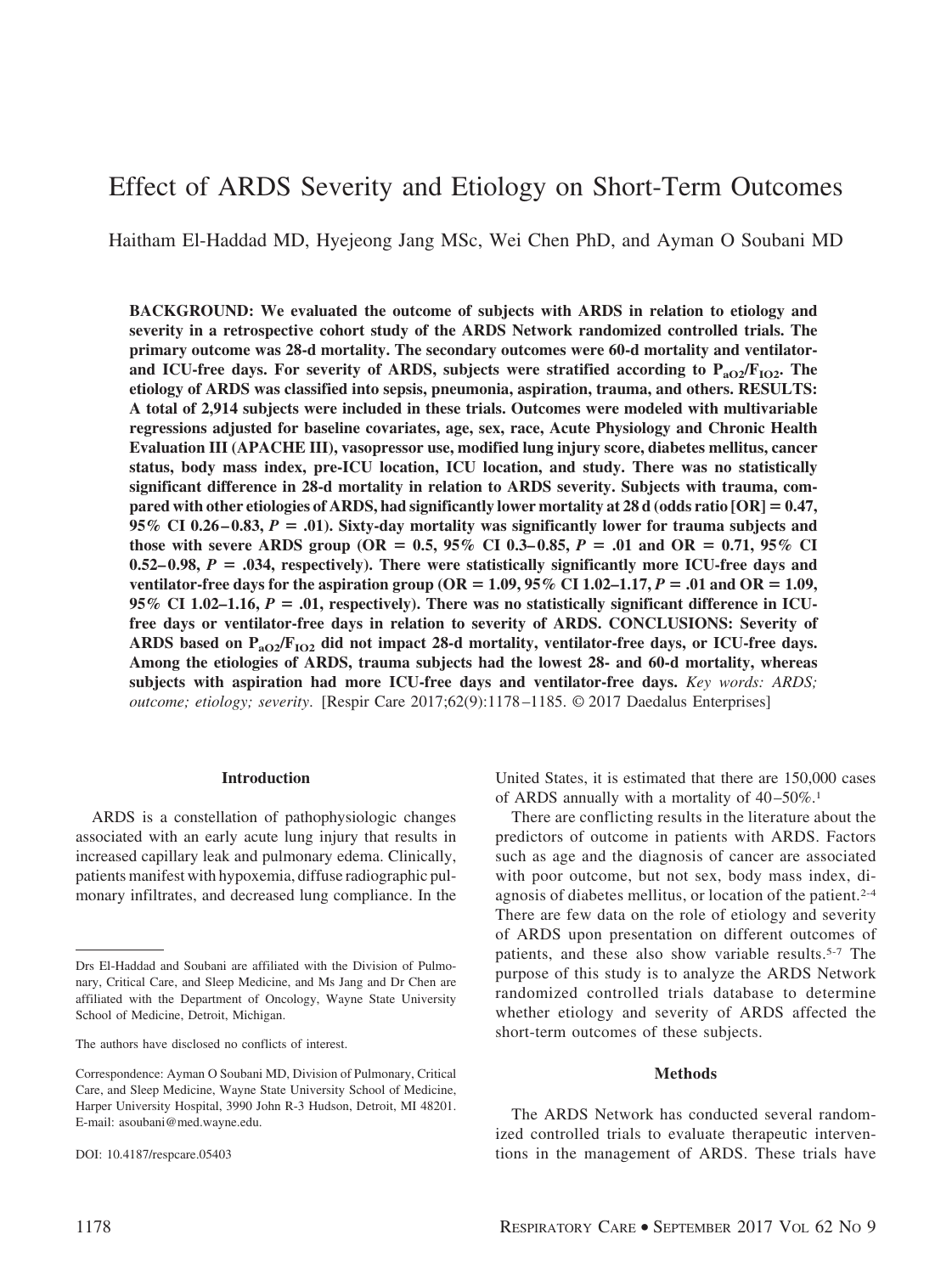been previously published.8-13 Table 1 summarizes the relevant features of these trials. Briefly, all subjects fulfilled diagnostic criteria for ARDS and were mechanically ventilated. Similar inclusion and exclusion criteria were used in all of the trials. The National Institutes of Health and the local institutional review boards of each of the sites approved all studies.

We had authorized access to the original data for each of these studies. This paper was prepared using the KARMA (ketoconazole and respiratory management in acute lung injury (ALI)/ARDS), LaSRS (late steroid rescue study), LARMA (lisofylline and respiratory management in ALI/ARDS), ALVEOLI (assessment of low tidal volume and elevated end-expiratory volume to obviate lung injury), FACTT (fluids and catheters treatment trial), and ALTA (albuterol for the treatment of acute lung injury) research materials obtained from the National Heart, Lung, and Blood Institute Biologic Specimen and Data Repository Information Coordinating Center. The primary objective of the KARMA trial was to investigate the efficacy and safety of ketoconazole and respiratory management in the treatment of ALI and ARDS. The ketoconazole arm of the study was later stopped due to an inability to show efficacy. Subjects continued to be randomized to the respiratory management arms of the study (ARMA), which compared 2 ventilator strategies: a tidal volume of 6 mL/kg versus 12 mL/kg (https:// biolincc.nhlbi.nih.gov/studies/ardsnet/, *Accessed Febru* $ary 27, 2017$ ). The subjects reported in ARMA ( $N = 861$ ) were a combination of those from KARMA  $(N = 667)$ and LARMA  $(N = 194)$ <sup>8</sup> (https://biolincc.nhlbi.nih.gov/ studies/ardsnet/, *Accessed February 27, 2017*). The findings of the current study do not necessarily reflect the opinions or views of the KARMA, LASRS, LARMA, ALVEOLI, FACTT, and ALTA investigators or the National Heart, Lung, and Blood Institute. For the purpose of this analysis, we included only subjects who had  $P_{aO_2}/F_{IO_2} \leq 300$  to fulfill the Berlin definition of ARDS.<sup>14</sup>

The 2 variables that we are studying are the severity as well as the etiology of ARDS. The severity was stratified according to  $P_{aO_2}/F_{IO_2}$  into mild ( $P_{aO_2}/F_{IO_2} = 200-300$ ), moderate ( $P_{aO_2}/F_{IO_2} = 100$  to  $< 200$ ), and severe ( $P_{aO_2}/F_{IO_2} < 100$ ) as per the Berlin definition of ARDS. The etiology was classified based on the original ARDS Network trials' determination into pneumonia, aspiration, trauma, sepsis, and others.

### **Statistical Analysis**

Descriptive statistics for subject baseline characteristics were summarized within each of the 6 studies. The authors made every effort to ensure that each subject was unique and that there were no overlaps between the different studies. Medians with ranges were reported for continuous data, whereas frequencies and percentages were reported

# **QUICK LOOK**

#### **Current knowledge**

ARDS remains a major problem in critically ill patients with high mortality. There are conflicting data in the literature about predictors of outcome in subjects with ARDS.

## **What this paper contributes to our knowledge**

Analysis of the ARDS Network robust database shows that severity of ARDS based on  $P_{aO_2}/F_{IO_2}$  did not predict short-term outcome of these subjects and that trauma was associated with better outcome compared with other causes of ARDS.

for categorical data. The primary objective for our study was mortality at 28 d after enrollment in the study in relation to severity and etiology of ARDS. Covariates in the multivariable regressions included age ( $\leq 60$  and  $\geq 60$ ), sex, ethnicity (white, black, and other), pre-ICU location, type of ICU, Acute Physiology and Chronic Health Evaluation III (APACHE III), vasopressor use, cause of lung injury (pneumonia, sepsis, aspiration, trauma, and others), modified lung injury score, cancer status, body mass index, diabetes mellitus, and study. These variables were specified a priori to be clinically sound or based on our previous publications.2-4 The commonly used measure of acute lung injury score was proposed in 1988 by Murray et al.15 The score is composed of 4 components: (1) chest radiograph; (2)  $P_{aO_2}/F_{IO_2}$ ; (3) PEEP; and (4) lung compliance. We proposed the modified lung injury score in this study by excluding the  $P_{aO_2}/F_{IO_2}$  component. We added individual scores for each category and then divided by the number of components used. Hence, the  $P_{aO_2}/F_{IO_2}$  was reported independently in our study because it is one of the variables of interest for this work. The secondary clinical outcomes evaluated were 60-d mortality, ventilator-free days, and ICU-free days. The ventilator-free days were defined as the number of days of at least 48-h unassisted breathing during the first 28 d after enrollment.

The univariate analysis of association between our variable of interest, namely severity and etiology of ARDS, and clinical outcomes, including 28-d mortality, 60-d mortality, categorized ventilation-free days in weeks, and categorized ICU-free days in weeks, were performed for statistical significance using a chi-square test or Fisher exact test where appropriate. In-hospital mortality curves for the 3 subgroups of severity of hypoxemia were constructed with the cumulative incidence function method using discharge as competing events.

A multivariable logistic regression model and multivariable zero-inflated negative binomial regression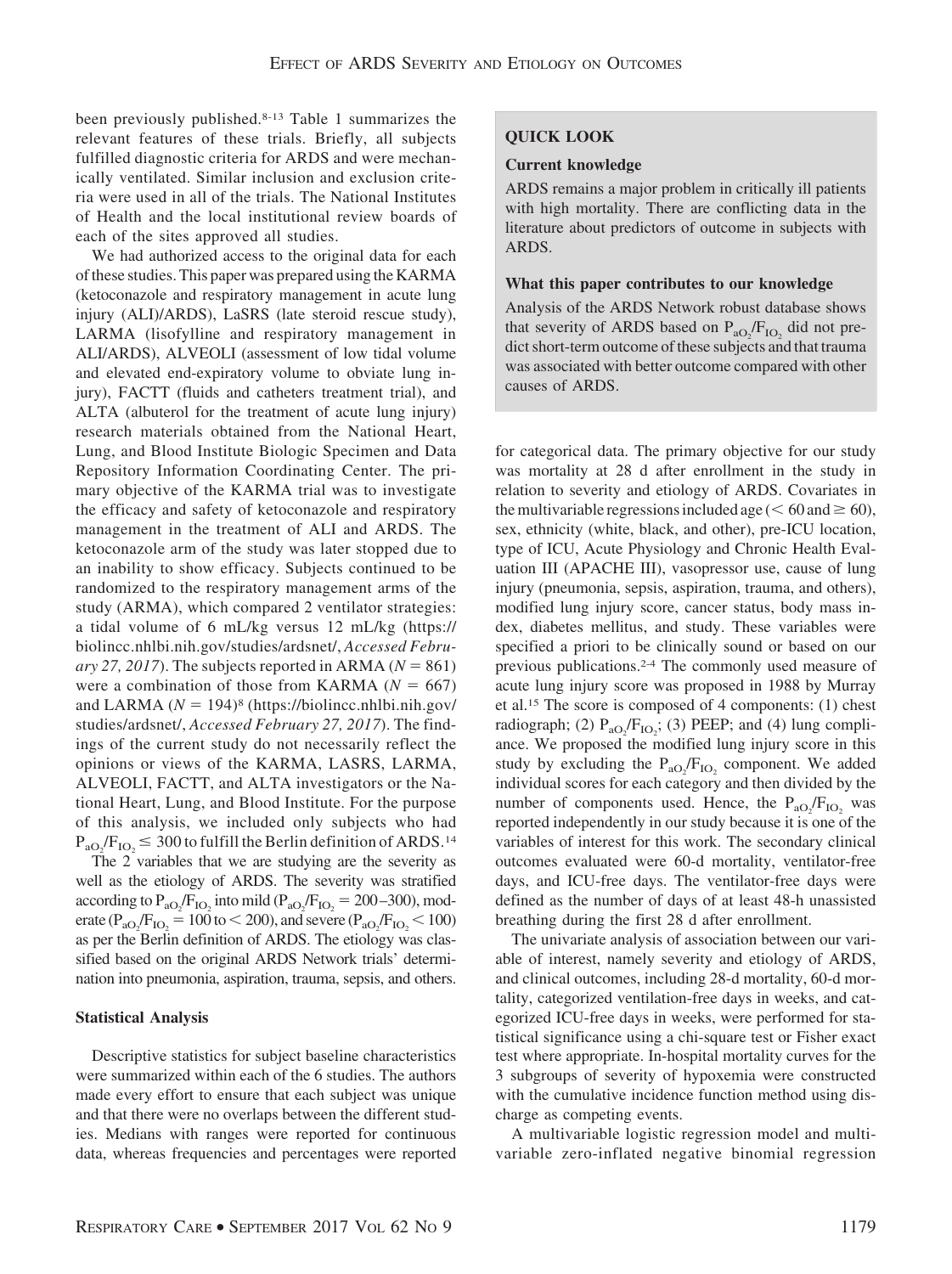| EFFECT OF ARDS SEVERITY AND ETIOLOGY ON OUTCOMES |
|--------------------------------------------------|
|--------------------------------------------------|

|                                    | MRN.        |
|------------------------------------|-------------|
|                                    |             |
| Summary of the ARDS Network Trials | <b>ARMA</b> |
| Table 1                            |             |

| Characteristics                                      | KARMA                                                                                                                        | LASRS                      | LARMA                                                                                                   | <b>ALVEOLI</b>                                                                               | FACTT                                                                                                                              | ALTA                                                                              |
|------------------------------------------------------|------------------------------------------------------------------------------------------------------------------------------|----------------------------|---------------------------------------------------------------------------------------------------------|----------------------------------------------------------------------------------------------|------------------------------------------------------------------------------------------------------------------------------------|-----------------------------------------------------------------------------------|
| No. of Subjects<br>Years                             | 1996-1998<br>667                                                                                                             | 1997-2003<br>180           | 1998-1999<br>235                                                                                        | 1999-2002<br>550                                                                             | 2000-2005<br>1,000                                                                                                                 | 2007-2008<br>282                                                                  |
| Intervention                                         | ventilation/ketoconazole<br>Low-tidal volume<br>use in ARDS                                                                  | Use of steroids<br>in ARDS | ventilation/Lisofylline<br>Low-tidal volume<br>use early in<br><b>ALI/ARDS</b>                          | High-PEEP/low-F <sub>102</sub> vs<br>low-PEEP/high-F <sub>10</sub> ,<br>ventilation strategy | PA catheter vs central venous<br>catheter; conservative vs<br>management of subjects<br>liberal fluid strategy in<br>with ALI/ARDS | Aerosolized albuterol<br>vs saline placebo<br>in subjects with<br><b>ALI/ARDS</b> |
| Jutcome                                              | No effect of ketoconazole<br>mortality with low-tidal<br>on mortality; improved<br>volume ventilation                        | No change in<br>mortality  | with low-tidal volume<br>No effect of lisofylline<br>improved mortality<br>on mortality;<br>ventilation | No change in mortality                                                                       | No change in mortality                                                                                                             | No change in mortality                                                            |
| $ALI = acute$ lung injury<br>$PA =$ pulmonary artery | ARMA (low-tidal volume trial) <sup>8</sup> included subjects initially enrolled in KARMA and continued enrollment with LARMA |                            |                                                                                                         |                                                                                              |                                                                                                                                    |                                                                                   |

model were then used to evaluate the effect of severity and etiology of ARDS on clinical outcomes, including 28-d mortality or 60-d mortality and ventilation-free days or ICU-free days, respectively. All *P* values are 2-sided with a significance level of .05. The results of these analyses should be regarded only as exploratory findings, and raw *P* values were reported without adjustment for multiple testing. All calculations were performed with R 3.2.2.

# **Results**

A total of 2,914 subjects were included in these trials. Five subjects with  $P_{aO_2}/F_{IO_2}$  > 300 and 2 with missing data were excluded from analysis. Table 2 describes the baseline characteristics of these subjects.

Based on univariate analysis, there were significant differences in 28-d mortality between the different etiologies of ARDS (Fig. 1A). The highest mortality was with sepsis (32.29%), followed by pneumonia (24.91%), other causes (24.14%), aspiration (23.06%), and trauma (8.81%). The differences between these groups were significant ( $P < .001$ , chi-square test). Similar associations were observed with 60-d mortality (Fig. 1A). For the severity of ARDS based on  $P_{aO_2}/F_{IO_2}$ , there were significant differences in 28-d mortality, with the highest mortality in severe ARDS (28.61%), followed by moderate ARDS (22.75%) and mild ARDS (22.17%)  $(P = .001,$  chi-square test). Similar associations were observed with 60-d mortality (Fig. 1B). Higher mortality acceleration was observed in the severely hypoxemic group within 28 d (Fig. 2). The early phase of accelerated mortality leveled off between 28 and 60 d. Then the hospital mortality rate plateaued after 60 d.

Univariate analysis of other secondary outcomes also revealed that ventilator-free days and ICU-free days were most frequent in the case of aspiration and lowest with sepsis (Figs. 3A and 4A) and did not follow a specific pattern in relation to  $P_{aO_2}/F_{IO_2}$  (Figs. 3B and 4B).

On multivariable analysis of outcomes to assess the role of etiology and severity, the following variables were included as covariates: age, sex, race, APACHE III, modified acute lung injury score, vasopressor use, diabetes mellitus, cancer status, body mass index, pre-ICU location, ICU location, and study. With sepsis as the reference variable, trauma had significantly lower 28- and 60-d mortality (odds ratio  $[OR] = 0.47, 95\% \text{ CI } 0.26 - 0.83, P = .01$ and OR =  $0.5$ , 95% CI 0.3–0.85,  $P = .01$ , respectively) (Table 3). As for the severity of ARDS, with mild serving as reference, there were no significant differences in 28-d mortality; however, subjects with severe ARDS had significantly lower 60-d mortality ( $OR = 0.71$ , 95% CI 0.53–  $0.98, P = .034$ .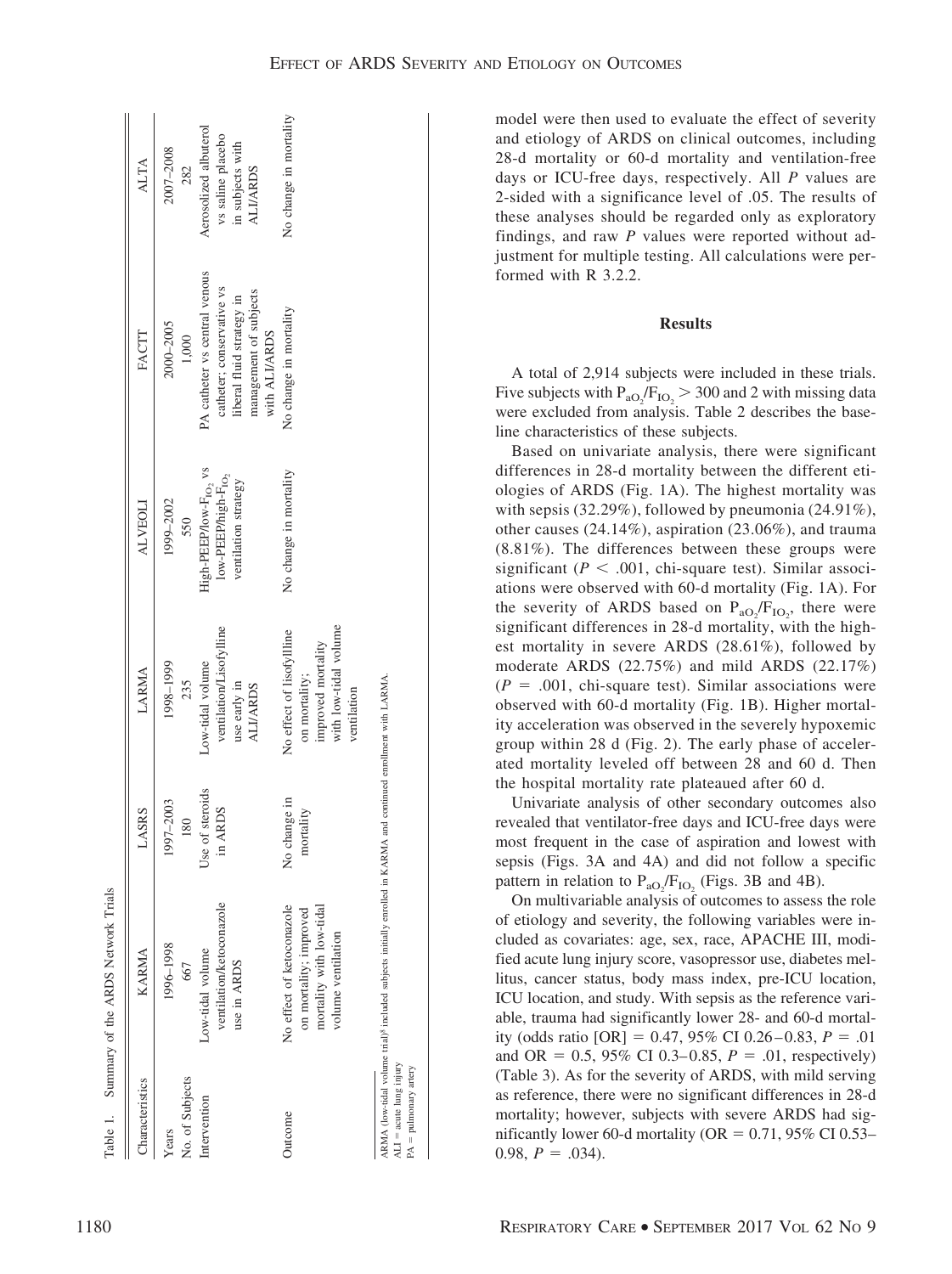Table 2. Baseline Subject Characteristics by Study

| Variable                      | <b>KARMA</b><br>$(N = 667)$ | <b>LASRS</b><br>$(N = 180)$ | <b>LARMA</b><br>$(N = 235)$ | <b>ALVEOLI</b><br>$(N = 550)$ | <b>FACTT</b><br>$(N = 1,000)$ | <b>ALTA</b><br>$(N = 282)$ |
|-------------------------------|-----------------------------|-----------------------------|-----------------------------|-------------------------------|-------------------------------|----------------------------|
| Age, median (range) y         | $51(18-89)$                 | $47(16-89)$                 | $49(18 - 86)$               | $50(16-88)$                   | $49(17-89)$                   | $52(17-89)$                |
| Sex, $n$ (%)                  |                             |                             |                             |                               |                               |                            |
| Male                          | 392 (59)                    | 89 (49)                     | 145(62)                     | 302(55)                       | 534 (53)                      | 156(55)                    |
| Female                        | 275(41)                     | 91 (51)                     | 90(38)                      | 248 (45)                      | 466 (47)                      | 126(45)                    |
| Race, $n$ (%)                 |                             |                             |                             |                               |                               |                            |
| White                         | 482 (72)                    | 131 (73)                    | 179 (76)                    | 413 (75)                      | 641 (64)                      | 217(77)                    |
| Black                         | 118(18)                     | 28(16)                      | 37(16)                      | 77(14)                        | 217(22)                       | 46(16)                     |
| Others                        | 67(10)                      | 21(12)                      | 19(8)                       | 60(11)                        | 142(14)                       | 19(7)                      |
| Vasopressor use, $n(\%)$      |                             |                             |                             |                               |                               |                            |
| Yes                           | 269(40)                     | 56(31)                      | 78 (33)                     | 156(28)                       | 330 (33)                      | 141(50)                    |
| Missing                       | 3(0.45)                     | 2(1.11)                     | 2(0.85)                     | 18 (3.27)                     | 1(0.1)                        | 0(0)                       |
| Cause of lung injury, $n$ (%) |                             |                             |                             |                               |                               |                            |
| Sepsis                        | 178 (27)                    | 36(20)                      | 58 (25)                     | 120(22)                       | 233(23)                       | 77(27)                     |
| Pneumonia                     | 205(31)                     | 63(35)                      | 84 (36)                     | 221(40)                       | 471 (47)                      | 107(38)                    |
| Aspiration                    | 96(14)                      | 30(17)                      | 38(16)                      | 85(15)                        | 149(15)                       | 54 (19)                    |
| Trauma                        | 74(11)                      | 23(13)                      | 22(9)                       | 45(8)                         | 74(7)                         | 23(8)                      |
| Others                        | 114(17)                     | 28(16)                      | 33(14)                      | 79 (14)                       | 73(7)                         | 21(7)                      |
| $P_{aO_2}/F_{IO_2}$ , n (%)   |                             |                             |                             |                               |                               |                            |
| Mild                          | 100(15)                     | 0(0)                        | 26(11)                      | 72(13)                        | 157(16)                       | 51 (18)                    |
| Moderate                      | 320(48)                     | 118 (66)                    | 125(53)                     | 270 (49)                      | 459 (46)                      | 129(46)                    |
| Severe                        | 247(37)                     | 61(34)                      | 82 (35)                     | 208 (38)                      | 381 (38)                      | 101(36)                    |
| $>300*$                       | 0(0)                        | 0(0)                        | 1(0)                        | 0(0)                          | 3(0)                          | 1(0)                       |
| Missing                       | 0(0)                        | 1(1)                        | 1(0)                        | 0(0)                          | 0(0)                          | 0(0)                       |
| Modified LIS, median (range)  | $2.5(0.67-4)$               | $3.33(2-4)$                 | $2.5(0-4)$                  | $2.67(0.67-4)$                | $2.67(0-4)$                   | $2.5(0-4)$                 |
| APACHE III, median (range)    | $81(22-178)$                | $85.5(16-155)$              | $86(30-195)$                | $91(0-191)$                   | $91(17-205)$                  | $90.5(32 - 185)$           |

\* Five subjects with  $P_{aO_2}/F_{IO_2}$  > 300 were removed from further analyses.

 $LIS =$  lung injury score



Fig. 1. Mortality rate by cause of lung injury (A), and P<sub>aO2</sub>/F<sub>lO2</sub> (B). Chi-squared test was used to calculate *P* values. Bars show mortality rate  $\pm$  SD from subgroups defined by each variable. Chi-squared test was used to test the association between the mortalities (alive or dead) and cause of lung injury (sepsis, pneumonia, aspiration, trauma, and other) for A and association between mortalities and P<sub>aO2</sub>/F<sub>iO2</sub> (mild, moderate, and severe) for B.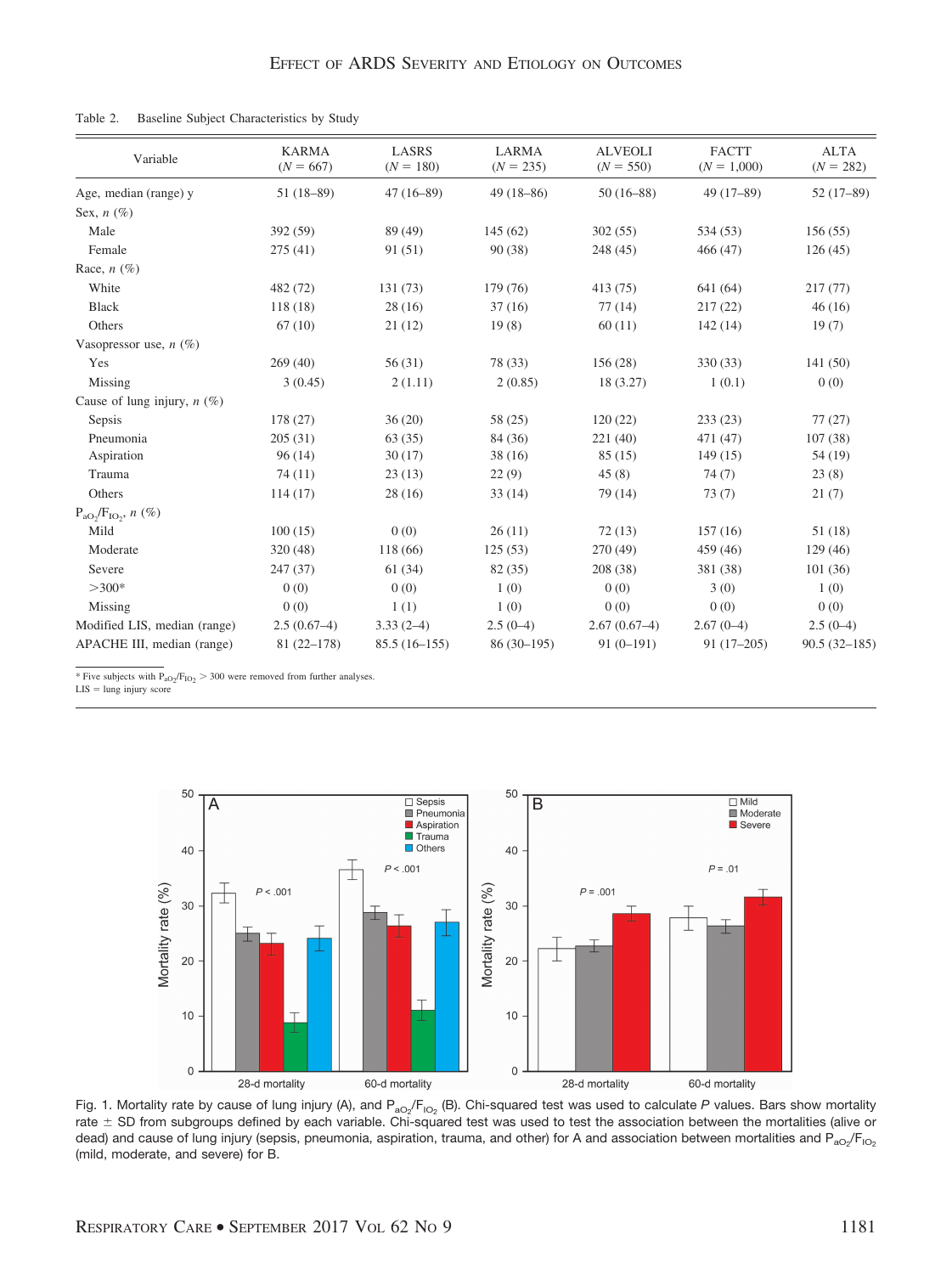

Fig. 2. Cumulative incidence of in-hospital mortality by  $\mathsf{P}_\mathsf{ao_2}/\mathsf{F}_\mathsf{IO_2}$  category.



Fig. 3. Percentage of subjects with 0, 1–7, 8 –14, 15–21, and 22–28 categorized ventilator-free days during the first 28 d after enrollment by cause of lung injury (A), and P<sub>aO2</sub>/F<sub>lO2</sub> ratio (B); chi-squared test was used to test the association between the categorized ventilator-free days and cause of lung injury (sepsis, pneumonia, aspiration, trauma, and other) for A and association between categorized ventilator-free days and  $\mathsf{P}_\mathsf{aO_2}\!/\mathsf{F}_\mathsf{IO_2}$  (mild, moderate, and severe) for B.

Also, trauma was associated with the lowest ICUfree days (OR =  $0.9, 95\%$  CI 0.83–0.99,  $P = .02$ ). Aspiration had higher ICU- and ventilator-free days  $(OR = 1.09, 95\% \text{ CI } 1.02 - 1.17, P = .01 \text{ and } OR = 1.09,$ 95% CI 1.02–1.16  $P = .01$ , respectively) (Table 3). There were no significant differences between the severity of ARDS in relation to ventilator- and ICU-free days (Table 3).

## **Discussion**

The current analysis of the ARDS Network trials was conducted to determine the effect of etiology and severity of ARDS on short-term patient outcomes. It shows that trauma had the lowest 28- and 60-d mortality; it was also associated with the lowest ICU-free days. Aspiration was associated with higher ventilator- and ICU-free days. There were no significant differences between other etiologies of ARDS. Using  $P_{aO_2}/F_{IO_2}$  as a surrogate for severity of ARDS, there were no differences in 28-d mortality or ventilatoror ICU-free days. Subjects with severe ARDS had lower 60-d mortality.

The impact of etiology of ARDS on outcome has been previously studied with variable and sometimes contradictory results.5,6 The current study shows that there is no difference in mortality between the different etiologies of ARDS except for trauma, which was associated with better prognosis. This finding is consistent with other studies.<sup>5</sup> A meta-analysis of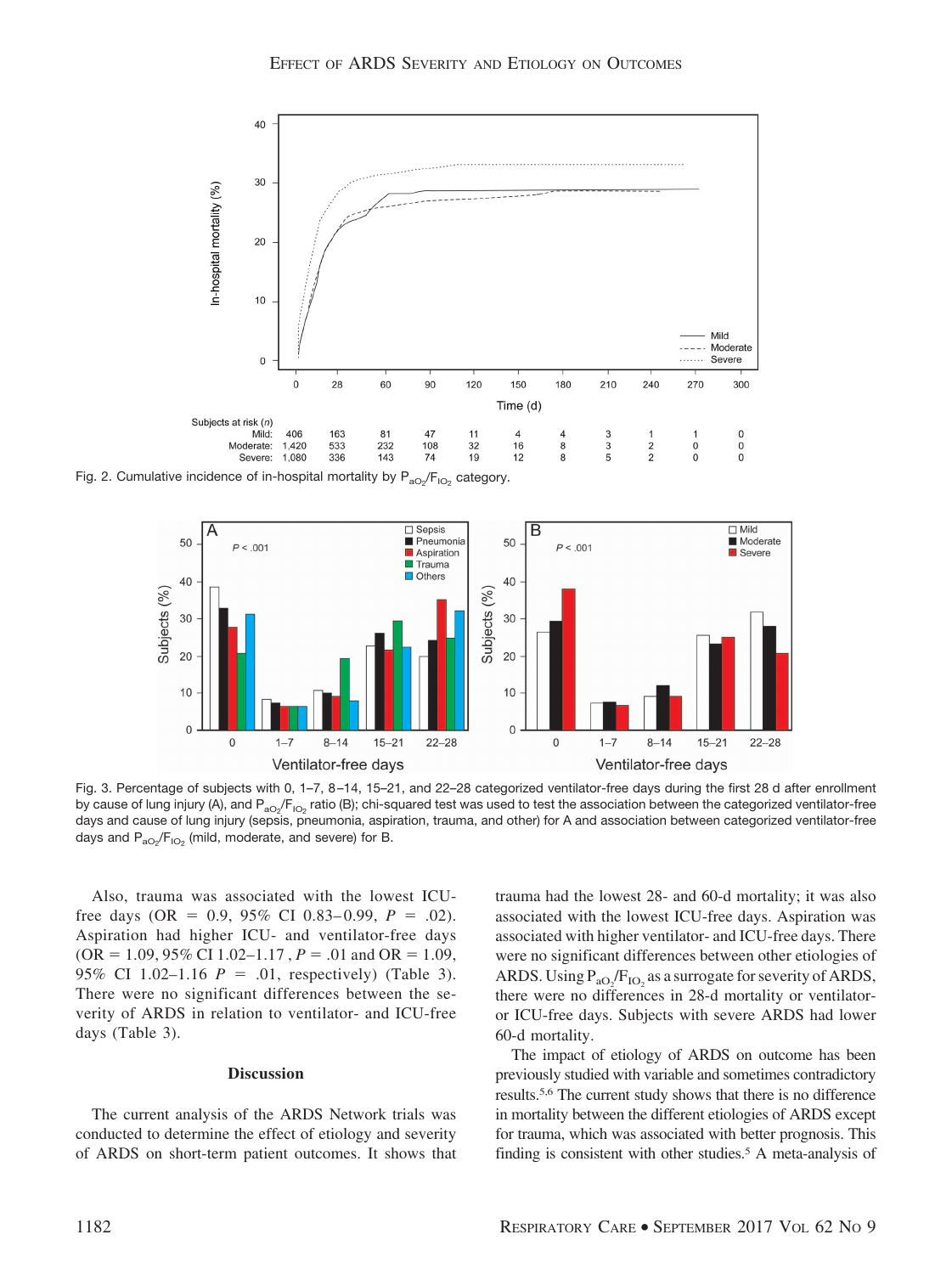

Fig. 4. Percentage of subjects with 0, 1–7, 8 –14, 15–21, and 22–28 categorized ICU-free days during the first 28 d after enrollment by cause of lung injury (A) and P<sub>aO2</sub>/F<sub>lO2</sub> (B); chi-squared test was used to test the association between the categorized ICU-free days and cause of lung injury (sepsis, pneumonia, aspiration, trauma, and other) for A and association between categorized ICU-free days and P $_{\rm aO_2}/\rm F_{iO_2}$  (mild, moderate, and severe) for B.

Table 3. Results of Multivariable Regression Models

|                      | 28-d Mortality*     |                  | $60-d$ mortality*   |      | ICU-Free Days†      |                  | Ventilator-Free Days† |     |
|----------------------|---------------------|------------------|---------------------|------|---------------------|------------------|-----------------------|-----|
| Characteristics      | OR (95% CI)         | $\boldsymbol{P}$ | OR (95% CI)         | P    | RR (95% CI)         | $\boldsymbol{P}$ | RR (95% CI)           | P   |
| Cause of lung injury |                     |                  |                     |      |                     |                  |                       |     |
| Sepsis               | Reference           |                  | Reference           |      | Reference           |                  | Reference             |     |
| Pneumonia            | $0.98(0.76 - 1.27)$ | .88              | $0.99(0.77-1.26)$   | .91  | $1.02(0.96 - 1.07)$ | .60              | $1.01(0.96 - 1.06)$   | .73 |
| Aspiration           | $0.84(0.61-1.17)$   | .31              | $0.8(0.58-1.1)$     | .17  | $1.09(1.02 - 1.17)$ | .01              | $1.09(1.02 - 1.16)$   | .01 |
| Trauma               | $0.47(0.26 - 0.83)$ | .01              | $0.5(0.3-0.85)$     | .01  | $0.9(0.83 - 0.99)$  | .03              | $0.93(0.86 - 1.02)$   | .12 |
| Others               | $1.09(0.77-1.54)$   | .62              | $1.03(0.74 - 1.44)$ | .86  | $1.07(0.99 - 1.15)$ | .08              | $1.06(0.99 - 1.13)$   | .12 |
| $P_{aO_2}/F_{IO_2}$  |                     |                  |                     |      |                     |                  |                       |     |
| Mild                 | Reference           |                  | Reference           |      | Reference           |                  | Reference             |     |
| Moderate             | $0.86(0.63-1.19)$   | .36              | $0.75(0.55-1.01)$   | .055 | $0.94(0.89-1)$      | .058             | $0.95(0.9-1.01)$      | .11 |
| Severe               | $0.87(0.63 - 1.22)$ | .42              | $0.71(0.52 - 0.98)$ | .034 | $0.98(0.92 - 1.05)$ | .54              | $0.98(0.92 - 1.04)$   | .47 |

Each model was adjusted for baseline covariates, age, sex, race, APACHE III, vasopressor use, modified lung injury score, diabetes mellitus, cancer status, body mass index, pre-ICU location, patient location, and study.

\* Multivariable logistic regression.

† Multivariable zero-inflated negative binomial regression.

 $OR = (adjusted) odds ratio$ 

 $RR = only$  (adjusted) rate ratio for count component is shown here

34 studies was performed to determine the difference in outcome (mortality) between subjects with pulmonary and extrapulmonary causes of ARDS. There was no difference in mortality between the 2 groups (OR of mortality in pulmonary ARDS group compared with the extrapulmonary ARDS group was 1.11 (95% CI 0.88-1.39).<sup>6</sup> In the case ARDS in the setting of trauma, earlier studies suggested that it has worse prognosis; however, other reports show better outcomes.16,17 The current study of a large and robust database confirms better mortality outcomes for trauma patients but lower ICU-free days.

The better outcome in subjects with ARDS and trauma compared with other groups may be related to multiple factors, including younger age, no co-morbid illnesses, improved ICU care, and the possibility that earlier studies included subjects who had trauma and other complications, such as sepsis, which increased their risk of dying. Also, ARDS in patients with trauma may be in part related to fluid resuscitation and massive transfusions, which are usually associated with fewer inflammatory changes than sepsis or aspiration.18 Furthermore, there is evidence that the severity of lung endothelial and alveolar epithelial injury in ARDS from major trauma appears to be less than that of other clinical disorders associated with acute lung injury.19,20

The implications of potential differences in outcome in relation to the etiology of ARDS are that different diseases may respond differently to therapeutic interventions. However, this theory was not demonstrated in previous studies, including the ARDS Network trials (Table 1). In a study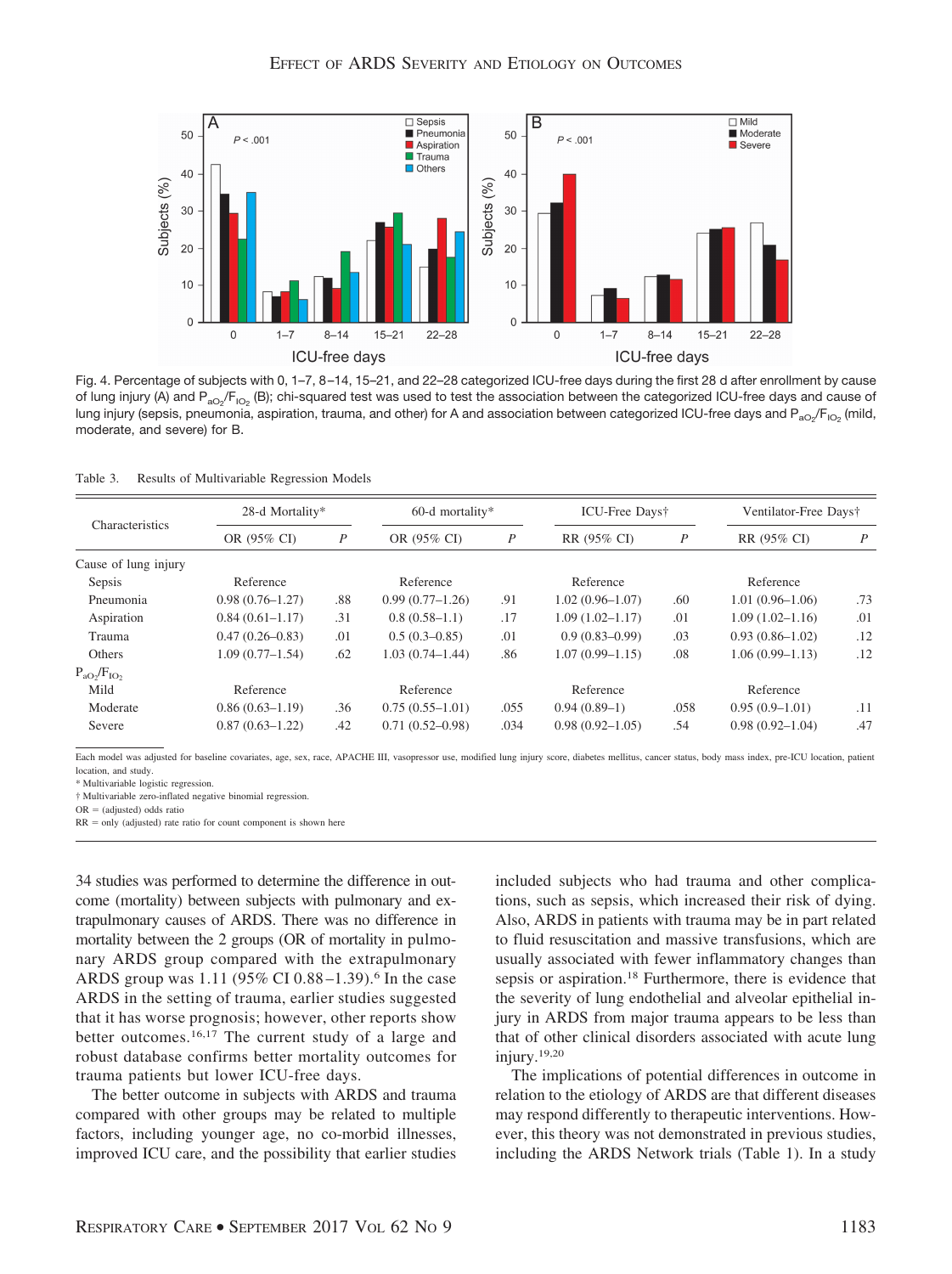that specifically reviewed the efficacy of low tidal volume in different etiologies of ARDS, there was no difference in outcome.21

Another important finding of this analysis is that the primary outcome of ARDS is not affected by  $P_{aO_2}/F_{IO_2}$  at the time of enrollment. Also, there were no differences in ventilator- and ICU-free days but lower 60-d mortality in subjects with severe ARDS ( $P_{aO_2}/F_{IO_2}$  < 100). Whereas some studies have suggested that initial  $P_{aO_2}/F_{IO_2}$  determined outcome and was lower in non-survivors, $2\overline{2}$  others have shown that initial  $P_{aO_2}/F_{IO_2}$  did not independently predict outcome.7,23 The current study provides further evidence, based on a more vigorous database and strict definition of ARDS, that the severity of ARDS, as measured by initial  $P_{aO_2}/F_{IO_2}$ , does not predict outcome, and patients should receive the same level of care and lungprotective measures regardless of how mild or severe the initial assessment of ARDS.  $P_{aO_2}/F_{IO_2}$  is useful in early identification of patients with ARDS, in fulfilling diagnostic criteria to enroll in clinical trials, and to initiate the appropriate therapies for ARDS; however, it should not be used as a predictor of outcome. A more important predictor of outcome may be the direction of  $P_{aO_2}/F_{IO_2}$  during the course of management of ARDS, as suggested by one study.24

The explanation of why there are no differences in outcome in relation to initial severity of ARDS could possibly be due to delay in diagnosis and/or management of ARDS in patients with milder disease, leading to worse outcome. Another explanation is that patients with severe ARDS (lower  $P_{aO_2}/F_{IO_2}$  at randomization) are more likely to receive protective lung strategies or other interventions that have been shown to improve outcome of ARDS, such as muscle relaxation or proning.

The study has several strengths, including the multicenter prospective database, the robust diagnosis of ARDS, strict definition of severity of ARDS at the time of randomization based on the Berlin criteria, heterogeneous patient population including surgical and trauma, and the therapeutic interventions in these trials. There are few limitations that warrant mention. These include the retrospective analysis of the prospective database and the fact that details about the different etiologies, including microbiology, antibiotic treatment, and type of trauma, are lacking. Also, this study does not provide long-term outcomes of the subjects. Further studies are needed to address these limitations.

### **Conclusions**

This study provides further insight about predictors of outcome in subjects with ARDS. Despite the importance of  $P_{aO_2}/F_{IO_2}$  in making the diagnosis of ARDS and stratifying its severity at the time of diagnosis, this study shows that  $P_{aO_2}/F_{IO_2}$  does not predict outcome of these subjects. Among the etiologies of ARDS; trauma was associated with best survival compared with other causes.

#### **REFERENCES**

- 1. Villar J, Blanco J, Kacmarek RM. Current incidence and outcome of the acute respiratory distress syndrome. Curr Opin Crit Care 2016;  $22(1):1-6.$
- 2. Soubani AO, Shehada E, Chen W, Smith D. The outcome of cancer patients with acute respiratory distress syndrome. J Crit Care 2014; 29(1):183.e7-183.e12.
- 3. Soubani AO, Chen W, Jang H. The outcome of acute respiratory distress syndrome in relation to body mass index and diabetes mellitus. Heart Lung 2015;44(5):441-447.
- 4. El-Haddad H, Jang H, Chen W, Haider S, Soubani A. The effect of demographics and patient location on the outcome of patients with acute respiratory distress syndrome. Ann Thorac Med 2017;12(1): 17-24.
- 5. Luo L, Shaver CM, Zhao Z, Koyama T, Calfee CS, Bastarache JA, Ware LB. Clinical predictors of hospital mortality differ between direct and indirect ARDS. Chest 2017;151(4):755-763.
- 6. Agarwal R, Srinivas R, Nath A, Jindal SK. Is the mortality higher in the pulmonary vs the extrapulmonary ARDS? A meta analysis. Chest 2008;133(6):1463-1473.
- 7. Chen W, Janz DR, Shaver CM, Bernard GR, Bastarache JA, Ware LB. Clinical characteristics and outcomes are similar in ARDS diagnosed by oxygen saturation/ $F_{IO_2}$  ratio compared with  $P_{aO_2}/F_{IO_2}$ ratio. Chest 2015;148(6):1477-1483.
- 8. Acute Respiratory Distress Syndrome Network, Brower RG, Matthay MA, Morris A, Schoenfeld D, Thompson BT, Wheeler A. Ventilation with lower tidal volumes as compared with traditional tidal volumes for acute lung injury and the acute respiratory distress syndrome. N Engl J Med 2000;342(18):1301-1308.
- 9. Brower RG, Lanken PN, MacIntyre N, Matthay MA, Morris A, Ancukiewicz M, et al. Higher versus lower positive end-expiratory pressures in patients with the acute respiratory distress syndrome. N Engl J Med 2004;351(4):327-336.
- 10. National Heart, Lung, and Blood Institute Acute Respiratory Distress Syndrome (ARDS) Clinical Trials Network, Wiedemann HP, Wheeler AP, Bernard GR, Thompson BT, Hayden D, et al. Comparison of two fluid-management strategies in acute lung injury. N Engl J Med 2006; 354(24):2564-2575.
- 11. National Heart, Lung, and Blood Institute Acute Respiratory Distress Syndrome (ARDS) Clinical Trials Network, Wheeler AP, Bernard GR, Thompson BT, Schoenfeld D, Wiedemann HP, et al. Pulmonary-artery versus central venous catheter to guide treatment of acute lung injury. N Engl J Med 2006;354(21):2213-2224.
- 12. Steinberg KP, Hudson LD, Goodman RB, Hough CL, Lanken PN, Hyzy R, et al. Efficacy and safety of corticosteroids for persistent acute respiratory distress syndrome. N Engl J Med 2006;354(16): 1671-1684.
- 13. National Heart, Lung, and Blood Institute Acute Respiratory Distress Syndrome (ARDS) Clinical Trials Network, Matthay MA, Brower RG, Carson S, Douglas IS, Eisner M, et al. Randomized, placebo-controlled clinical trial of an aerosolized beta(2)-agonist for treatment of acute lung injury. Am J Respir Crit Care Med 2011;184(5):561-8.
- 14. ARDS Definition Task Force, Ranieri VM, Rubenfeld GD, Thompson BT, Ferguson ND, Caldwell E, et al. Acute respiratory distress syndrome: the Berlin definition. JAMA 2012;307(23):2526-2533.
- 15. Murray JF, Matthay MA, Luce JM, Flick MR. An expanded definition of the adult respiratory distress syndrome. Am Rev Respir Dis 1988;138(3):720-723.